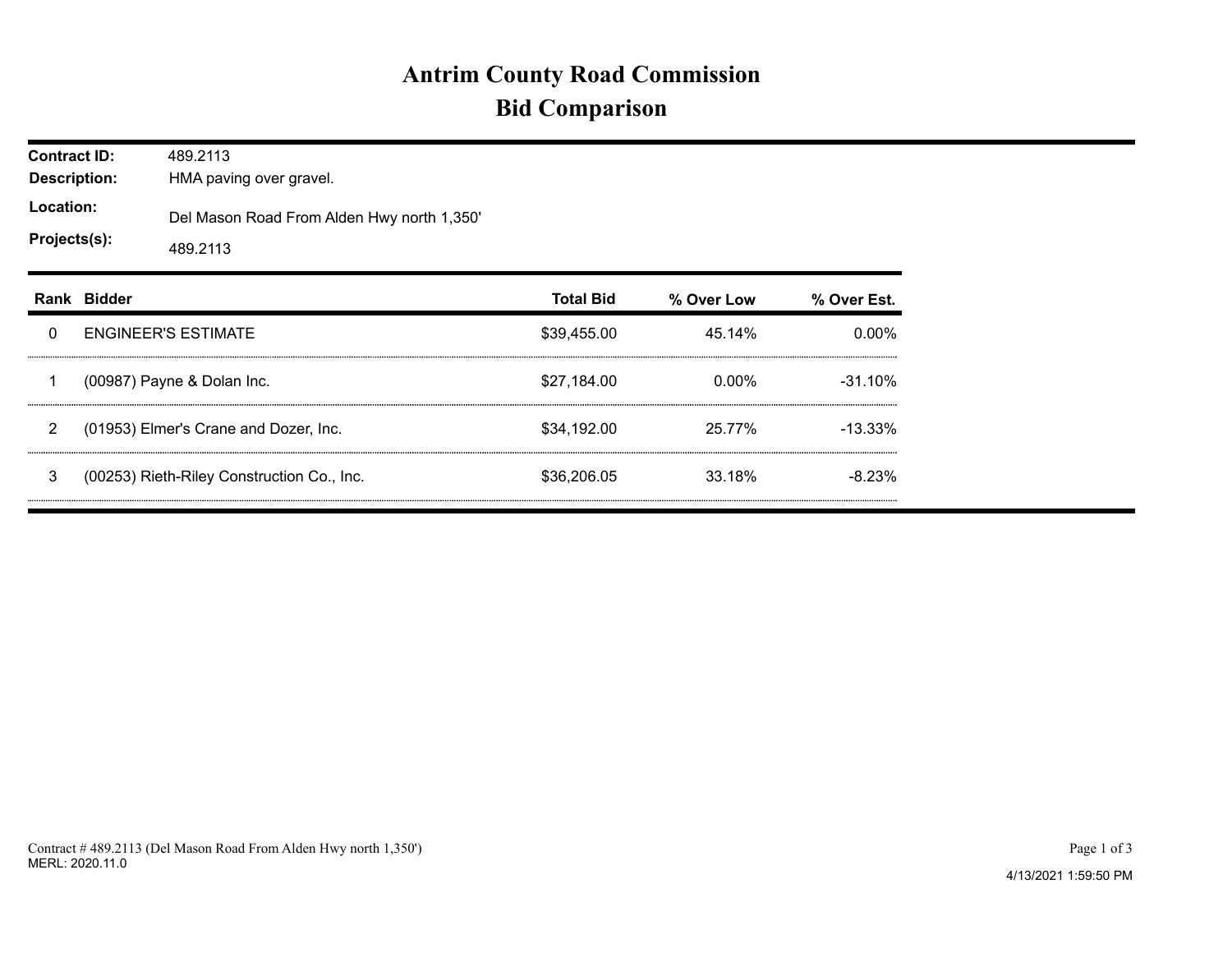| Line                    | Pay Item Code<br><b>Description</b>            | <b>Quantity Units</b> |             | (0) ENGINEER'S ESTIMATE<br><b>Bid Price</b> | Total        | (1) Payne & Dolan Inc.<br><b>Bid Price</b> | <b>Total</b> | (2) Elmer's Crane and Dozer, Inc.<br><b>Bid Price</b> | <b>Total</b> |
|-------------------------|------------------------------------------------|-----------------------|-------------|---------------------------------------------|--------------|--------------------------------------------|--------------|-------------------------------------------------------|--------------|
| 0001                    | 1500001<br>Mobilization, Max \$4,000           |                       | <b>LSUM</b> | \$4,000.000                                 | \$4,000.000  | \$1,100.000                                | \$1,100.000  | \$2,500.000                                           | \$2,500.000  |
| 0002<br><b>HMA, 5E1</b> | 5010056                                        | 363                   | Ton         | \$85,000                                    | \$30,855.000 | \$68,000                                   | \$24,684.000 | \$80,000                                              | \$29,040.000 |
| 0003                    | 8120140<br>Lighted Arrow, Type C, Furn         | 2                     | Ea          | \$400,000                                   | \$800.000    | \$200,000                                  | \$400,000    | \$75.000                                              | \$150.000    |
| 0004                    | 8120141<br>Lighted Arrow, Type C, Oper         | 2                     | Ea          | \$100,000                                   | \$200.000    | \$200,000                                  | \$400,000    | \$1,000                                               | \$2.000      |
| 0005                    | 8120170<br><b>Minor Traf Devices</b>           |                       | LSUM        | \$1,000.000                                 | \$1,000.000  | \$100.000                                  | \$100.000    | \$850.000                                             | \$850.000    |
| 0006                    | 8120350<br>Sign, Type B, Temp, Prismatic, Furn | 200                   | Sft         | \$2,000                                     | \$400,000    | \$1.000                                    | \$200,000    | \$3.000                                               | \$600.000    |
| 0007                    | 8120351<br>Sign, Type B, Temp, Prismatic, Oper | 200                   | Sft         | \$1.000                                     | \$200.000    | \$1.000                                    | \$200.000    | \$1.000                                               | \$200.000    |
| 0008                    | 8120370<br><b>Traf Regulator Control</b>       |                       | LSUM        | \$2,000.000                                 | \$2,000,000  | \$100.000                                  | \$100,000    | \$850,000                                             | \$850,000    |
| <b>Bid Totals:</b>      |                                                |                       |             |                                             | \$39,455.00  |                                            | \$27,184.00  |                                                       | \$34,192.00  |